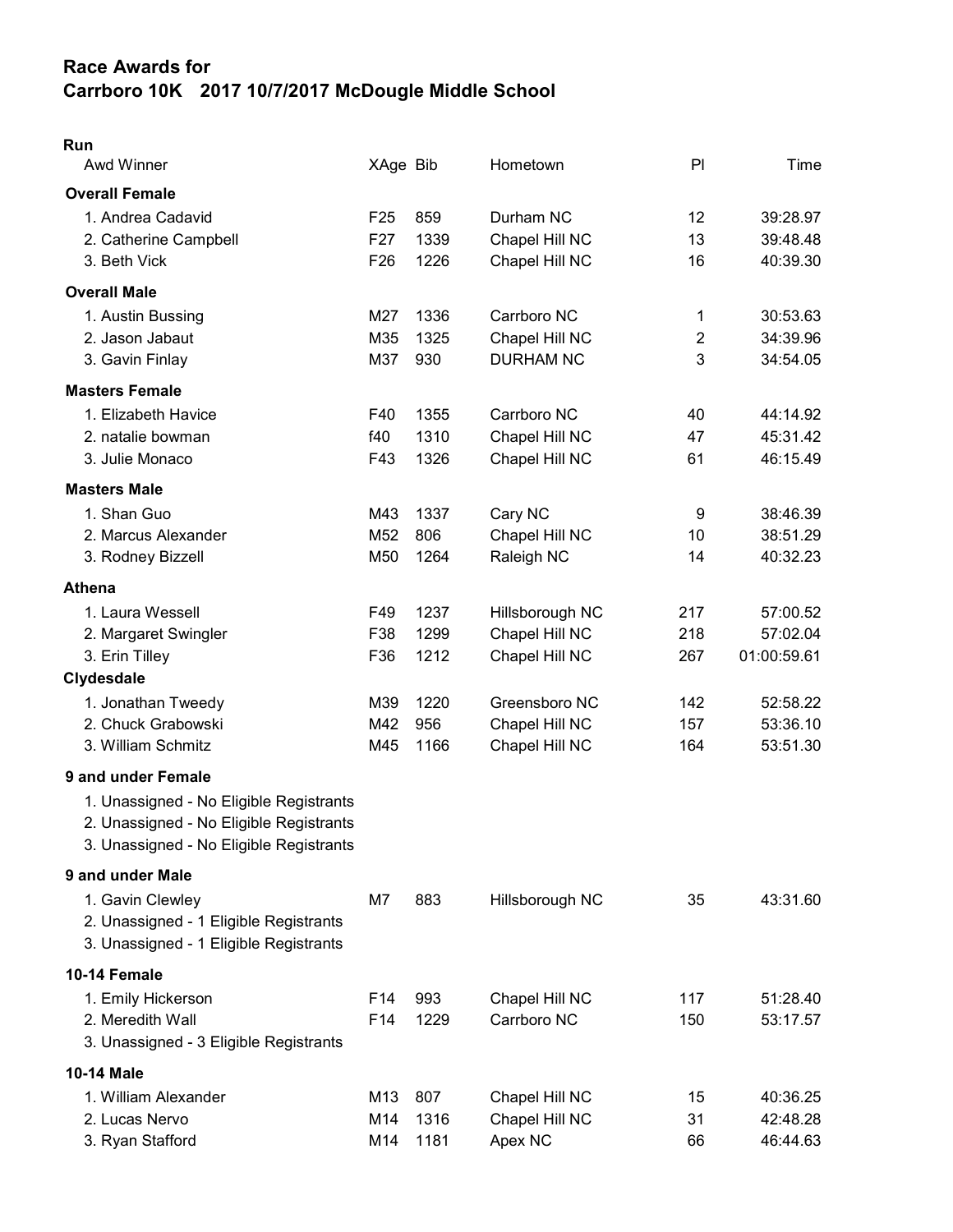| 15-19 Female                |                 |      |                         |                |             |
|-----------------------------|-----------------|------|-------------------------|----------------|-------------|
| 1. DeAnna Bucy-Anderson     | F <sub>17</sub> | 854  | Chapel Hill NC          | 43             | 44:46.70    |
| 2. Elizabeth Manturuk       | F <sub>17</sub> | 1059 | Chapel Hill NC          | 239            | 58:35.63    |
| 3. Ella Moun                | F <sub>17</sub> | 1346 | Chapel Hill NC          | 488            | 01:47:22.82 |
| <b>15-19 Male</b>           |                 |      |                         |                |             |
| 1. Neal Duncan              | M19             | 1351 | Chapel Hill NC          | 6              | 36:28.23    |
| 2. Joshua Cannon            | M16             | 864  | Chapel Hill NC          | 19             | 41:27.16    |
| 3. Owen Althouse            | M15             | 1257 | Chapel Hill NC          | 21             | 41:29.17    |
| 20-24 Female                |                 |      |                         |                |             |
| 1. Kagan Griffin            | F24             | 962  | Concord NC              | 73             | 47:15.63    |
| 2. Kelly-Anne Martin        | F <sub>23</sub> | 1061 | Chapel Hill NC          | 123            | 52:01.04    |
| 3. Morgan Schick            | F <sub>22</sub> | 1293 | Chapel Hill NC          | 151            | 53:20.38    |
| 20-24 Male                  |                 |      |                         |                |             |
| 1. rob arend                | m24             | 1259 | Chapel Hill NC          | 5              | 35:37.70    |
| 2. Blake Ayers              | M20             | 1261 | Raleigh NC              | 22             | 41:45.33    |
| 3. Matt Nedimyer            | M24             | 1091 | Chapel Hill NC          | 62             | 46:18.64    |
| 25-29 Female                |                 |      |                         |                |             |
| 1. samantha terry           | f27             | 1348 | <b>Holly Springs NC</b> | 38             | 43:53.26    |
| 2. Sarah Lee                | F <sub>29</sub> | 1040 |                         | 44             | 44:57.06    |
| 3. Jessica Venlet           | F <sub>29</sub> | 1224 | Carrboro NC             | 128            | 52:21.72    |
| 25-29 Male                  |                 |      |                         |                |             |
| 1. Joshua Sutterfield       | M25             | 1200 | Chapel Hill NC          | 4              | 35:24.97    |
| 2. Joseph Schattauer Paille | M28             | 1292 | Wyckoff NJ              | $\overline{7}$ | 37:00.89    |
| 3. Cotter Philip            | M29             | 1338 | Apex NC                 | 24             | 41:52.24    |
| <b>30-34 Female</b>         |                 |      |                         |                |             |
| 1. Sara Ivarsson            | F30             | 1347 | Chapel Hill NC          | 42             | 44:19.96    |
| 2. Lindsay Bedford          | F34             | 832  | Chapel Hill NC          | 129            | 52:22.39    |
| 3. tanja bauer              | f34             | 825  | Durham NC               | 149            | 53:16.72    |
| 30-34 Male                  |                 |      |                         |                |             |
| 1. Matt Straub              | M31             | 1193 | Chapel Hill NC          | 25             | 41:59.64    |
| 2. Brandon Ayers            | M33             | 815  | Carrboro NC             | 41             | 44:15.06    |
| 3. David Holt               | M32             | 1352 | Carrboro NC             | 75             | 47:28.90    |
| <b>35-39 Female</b>         |                 |      |                         |                |             |
| 1. Wisp Trailhead           | F37             | 1217 | Chapel Hill NC          | 23             | 41:47.41    |
| 2. Lisa Stifler             | F38             | 1188 | <b>DURHAM NC</b>        | 49             | 45:40.07    |
| 3. Emilie Hendee            | F35             | 984  | Chapel Hill NC          | 58             | 46:06.73    |
| 35-39 Male                  |                 |      |                         |                |             |
| 1. Jan Alexander            | M39             | 805  | Raleigh NC              | 8              | 38:14.65    |
| 2. HUYNH LINH DINH          | M35             | 910  | Carrboro NC             | 11             | 39:10.19    |
| 3. Douglas MacKay           | M38             | 1056 | Carrboro NC             | 17             | 40:52.62    |
| 40-44 Female                |                 |      |                         |                |             |
| 1. Nora Rogers              | F40             | 1143 | Carrboro NC             | 65             | 46:38.84    |
| 2. Amy Singer               | F40             | 1175 | Hillsborough NC         | 71             | 47:06.65    |
| 3. Emma Rossi               | F41             | 1151 | Chapel Hill NC          | 109            | 51:07.49    |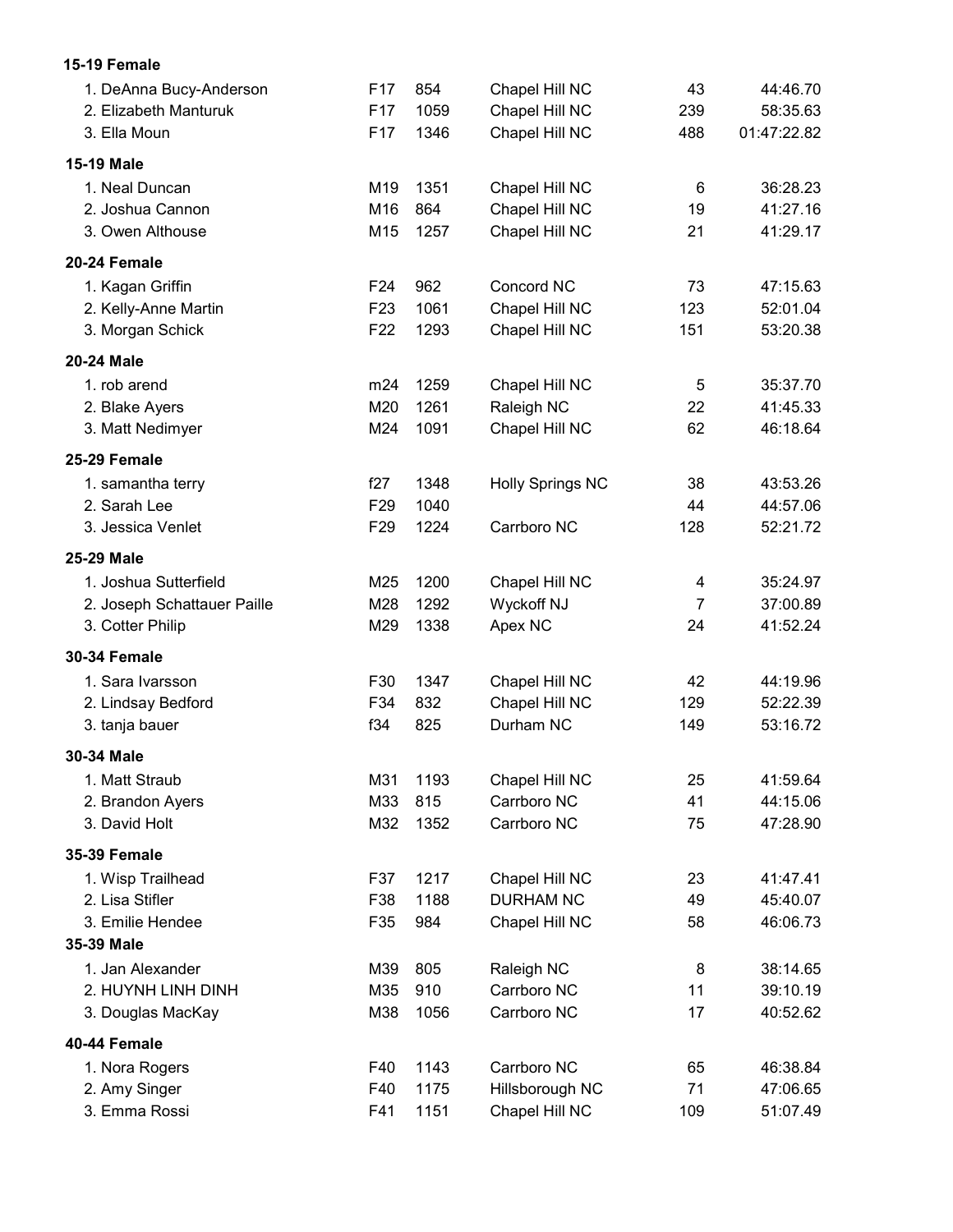| 40-44 Male              |                 |      |                    |     |             |
|-------------------------|-----------------|------|--------------------|-----|-------------|
| 1. Michael Bulleri      | M40             | 1266 | Chapel Hill NC     | 18  | 41:00.32    |
| 2. David Tinson         | M43             | 1213 | <b>Woodside CA</b> | 20  | 41:28.24    |
| 3. Mike Jones           | M41             | 1332 | Chapel Hill NC     | 27  | 42:13.33    |
| 45-49 Female            |                 |      |                    |     |             |
| 1. Katie Weber          | F47             | 1305 | Chapel Hill NC     | 68  | 46:50.93    |
| 2. Tina Clossick        | F46             | 884  | Chapel Hill NC     | 106 | 50:36.15    |
| 3. Aline Lloyd          | F46             | 1045 | Chapel Hill NC     | 130 | 52:24.56    |
| 45-49 Male              |                 |      |                    |     |             |
| 1. Michael Papazoglou   | M46             | 1105 | Chapel Hill NC     | 30  | 42:39.54    |
| 2. Don Hegland          | M45             | 1313 | Chapel Hill NC     | 52  | 45:43.51    |
| 3. Jody Thomas          | M46             | 1205 | Chapel Hill NC     | 55  | 46:04.26    |
| <b>50-54 Female</b>     |                 |      |                    |     |             |
| 1. Larissa Biggers      | F <sub>50</sub> | 838  | Chapel Hill NC     | 67  | 46:49.97    |
| 2. Helen Antipov        | F50             | 810  | Durham NC          | 72  | 47:07.07    |
| 3. Laura Van Sant       | F <sub>51</sub> | 1222 | Chapel Hill NC     | 100 | 49:55.60    |
| 50-54 Male              |                 |      |                    |     |             |
| 1. Brunson Hoole        | M51             | 1277 | Chapel Hill NC     | 54  | 46:02.62    |
| 2. Blaine Schmidt       | m <sub>50</sub> | 1165 | Chapel Hill NC     | 84  | 48:25.39    |
| 3. John Boggess         | M53             | 1308 | Chapel Hill NC     | 115 | 51:24.64    |
| <b>55-59 Female</b>     |                 |      |                    |     |             |
| 1. Dana Lebo            | F57             | 1037 | Chapel Hill NC     | 112 | 51:19.00    |
| 2. Holly Holland        | F <sub>55</sub> | 1000 | Chapel Hill NC     | 158 | 53:38.82    |
| 3. Kari Wilkinson       | F <sub>56</sub> | 1244 | Mebane NC          | 161 | 53:45.15    |
| 55-59 Male              |                 |      |                    |     |             |
| 1. Jon Hussey           | M55             | 1008 | Chapel Hill NC     | 29  | 42:39.36    |
| 2. Bernard Prabucki     | M55             | 1122 | Carrboro NC        | 32  | 42:53.13    |
| 3. Scott Brewner        | M55             | 1265 | Durham NC          | 37  | 43:51.12    |
| 60-64 Female            |                 |      |                    |     |             |
| 1. Joanne Gardner       | F62             | 942  | Chapel Hill NC     | 81  | 48:17.76    |
| 2. Barbara Campbell     | F60             | 862  | Carrboro NC        | 111 | 51:17.84    |
| 3. rosemary Thorn       | F62             | 1209 | Chapel Hill NC     | 283 | 01:01:46.23 |
| 60-64 Male              |                 |      |                    |     |             |
| 1. David Couper         | M63             | 900  | Chapel Hill NC     | 34  | 43:06.15    |
| 2. Roch Will            | M61             | 1246 | Mebane NC          | 46  | 45:04.67    |
| 3. Ken Shelton          | M61             | 1172 | Chapel Hill NC     | 82  | 48:20.12    |
| 65-69 Female            |                 |      |                    |     |             |
| 1. Kevin McNeilly       | F65             | 1282 | Carrboro NC        | 162 | 53:47.32    |
| 2. Kaye Holder          | F68             | 1342 | Raleigh NC         | 248 | 59:36.52    |
| 3. Diana Knechtel       | F65             | 1281 | Chapel Hill NC     | 250 | 59:44.37    |
| 65-69 Male              |                 |      |                    |     |             |
| 1. Roger Mitchell       | M67             | 1082 | Carrboro NC        | 87  | 48:48.47    |
| 2. George Retsch-Bogart | M65             | 1136 | Chapel Hill NC     | 265 | 01:00:54.16 |
| 3. Ralph Karpinos       | M67             | 1279 | Chapel Hill NC     | 331 | 01:06:07.10 |